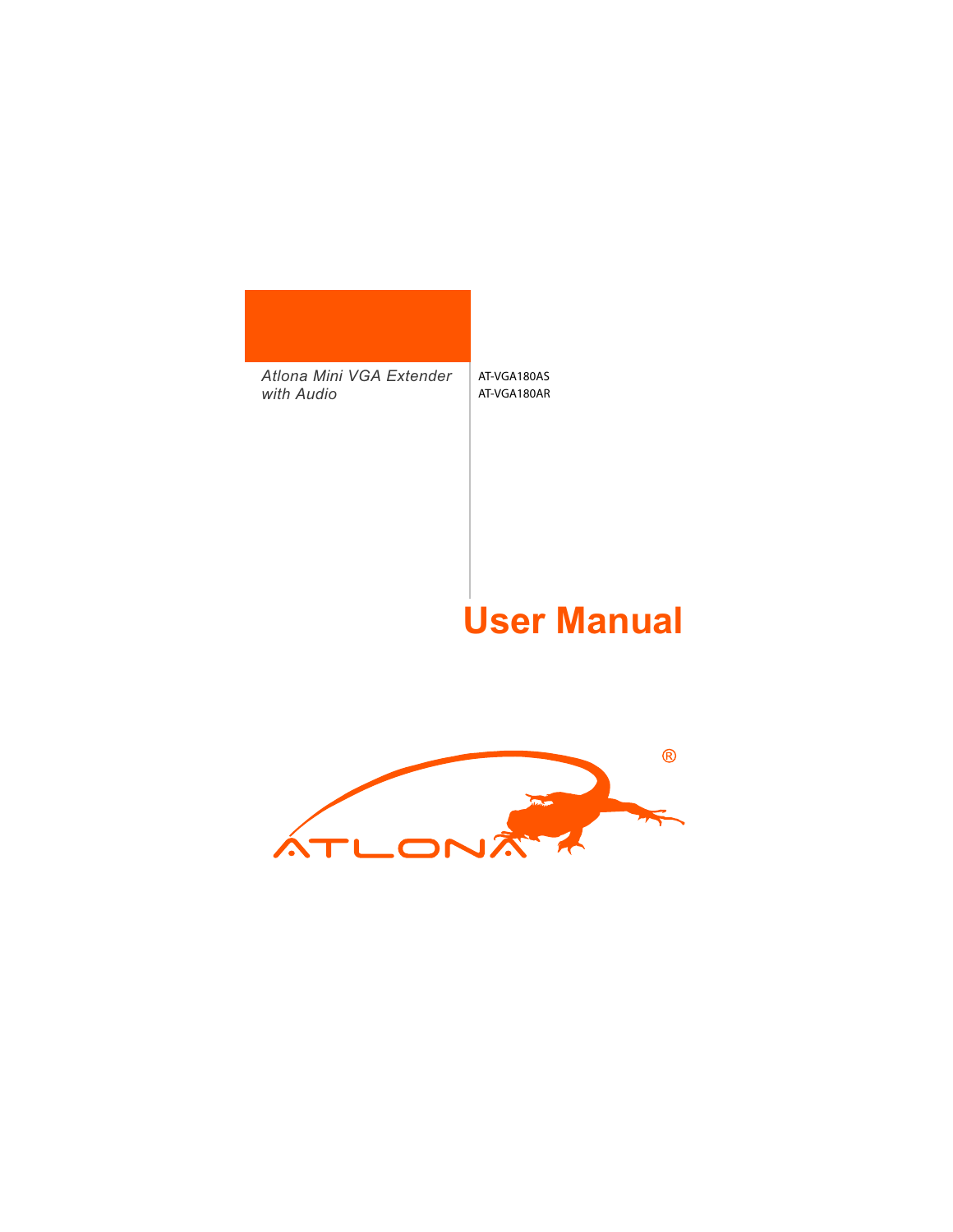

User Manual

 $\overline{2}$ 

 $\dot{\phi}$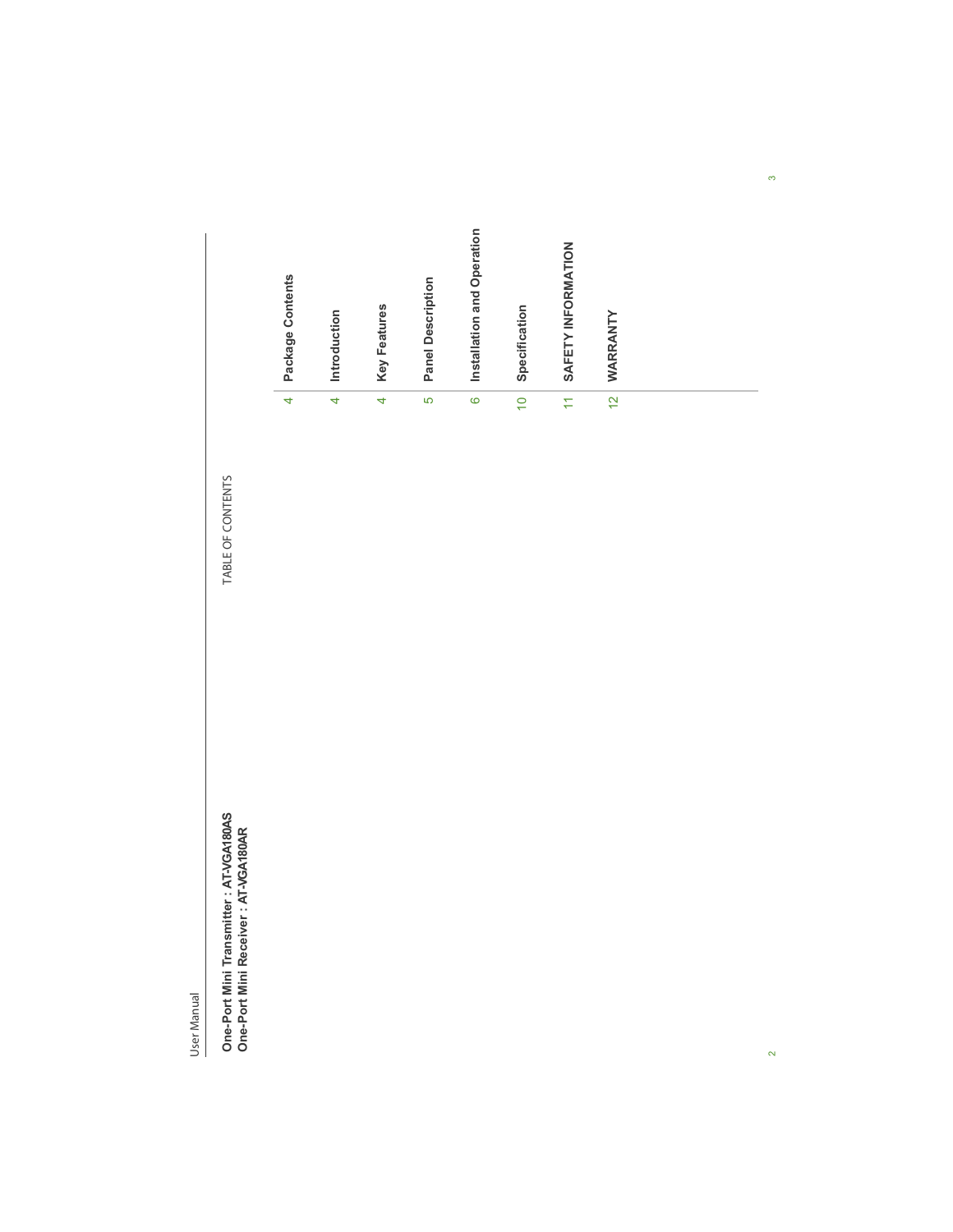## Package Contents / Package Contents

- sender AT-VGA180AS and receiver AT-VGA180AR units) ( sender AT-VGA180AS and receiver AT-VGA180AR units ) 1. AT-VGA180ASR x 1 1. AT-VGA180ASR x 1
	- 2. M-F VGA cable x 1 2. M-F VGA cable x 1
- 3. M-F VGA adapter x 1 3. M-F VGA adapter x 1
- 4. Universal Power Adapter x 1<br>5. User manual x 1 4. Universal Power Adapter x 1
	- 5. User manual x 1

#### Introduction / Introduction

body is as big as a VGA connector and able to transmit VGA + Audio by body is as big as a VGA connector and able to transmit VGA + Audio by applied in the device extension of projector, plasma TV, LCD TV, LCD AT-VGA180ASR is the smallest AV Extender in the industry; the main AT-VGA180ASR is the smallest AV Extender in the industry; the main applied in the device extension of projector, plasma TV, LCD TV, LCD a single Cat5e cable up to 180m. With its simplified design, you can a single Cat5e cable up to 180m. With its simplified design, you can monitor, HDTV, and CRT. It can also be integrated with splitter and monitor, HDTV, and CRT. It can also be integrated with splitter and broadcast AV signal from PC, KVM switch, matrix AV switcher and install the extender very easily and save space. You can use it to broadcast AV signal from PC, KVM switch, matrix AV switcher and install the extender very easily and save space. You can use it to selector to fulfill different AV application. selector to fulfill different AV application.

#### Key Features / Key Features

- 1. This system can send VGA and Audio signal from Transmitter by Cat5/5e/6 cable, and broadcast to Receiver. The standard maximum 1. This system can send VGA and Audio signal from Transmitter by Cat5/5e/6 cable, and broadcast to Receiver. The standard maximum broadcasting distance is 180m broadcasting distance is 180m
- 2. Compact design with VGA and Audio transmit function 2. Compact design with VGA and Audio transmit function
- 3. Maximum supported distance and resolution: 2048x1536@180m 3. Maximum supported distance and resolution: 2048x1536@180m
- 4. Use Cat5 Enhance UTP cable (350MHz bandwidth) for better quality 4. Use Cat5 Enhance UTP cable (350MHz bandwidth) for better quality
- 5. Software free, pure hardware design, support Plug & Play 5. Software free, pure hardware design, support Plug & Play
- Support VGA, SVGA, XGA, TFT\_LCD, LCD TV, PDP, Projector with 6. Support VGA, SVGA, XGA, TFT\_LCD, LCD TV, PDP, Projector with DDC2B function DDC2B function  $\dot{\circ}$

4

- 7. Transmitter and Receiver build with LEDs to indicate system status 7. Transmitter and Receiver build with LEDs to indicate system status
- 8. Transmitter takes DC5V power from USB port 8. Transmitter takes DC5V power from USB port
	- 9. Receiver build in EQ to adjust image quality 9. Receiver build in EQ to adjust image quality



- 9 To Speaker To Speaker To Monitor 8 To USB Power(DC5V) To USB Power(DC5V) Rj-45 System Link Rj-45 System Link
	- V&H Sync Activity V&H Sync Activity 54
- Blinking: No signal LED ON: Active Blinking : No signal LED ON : Active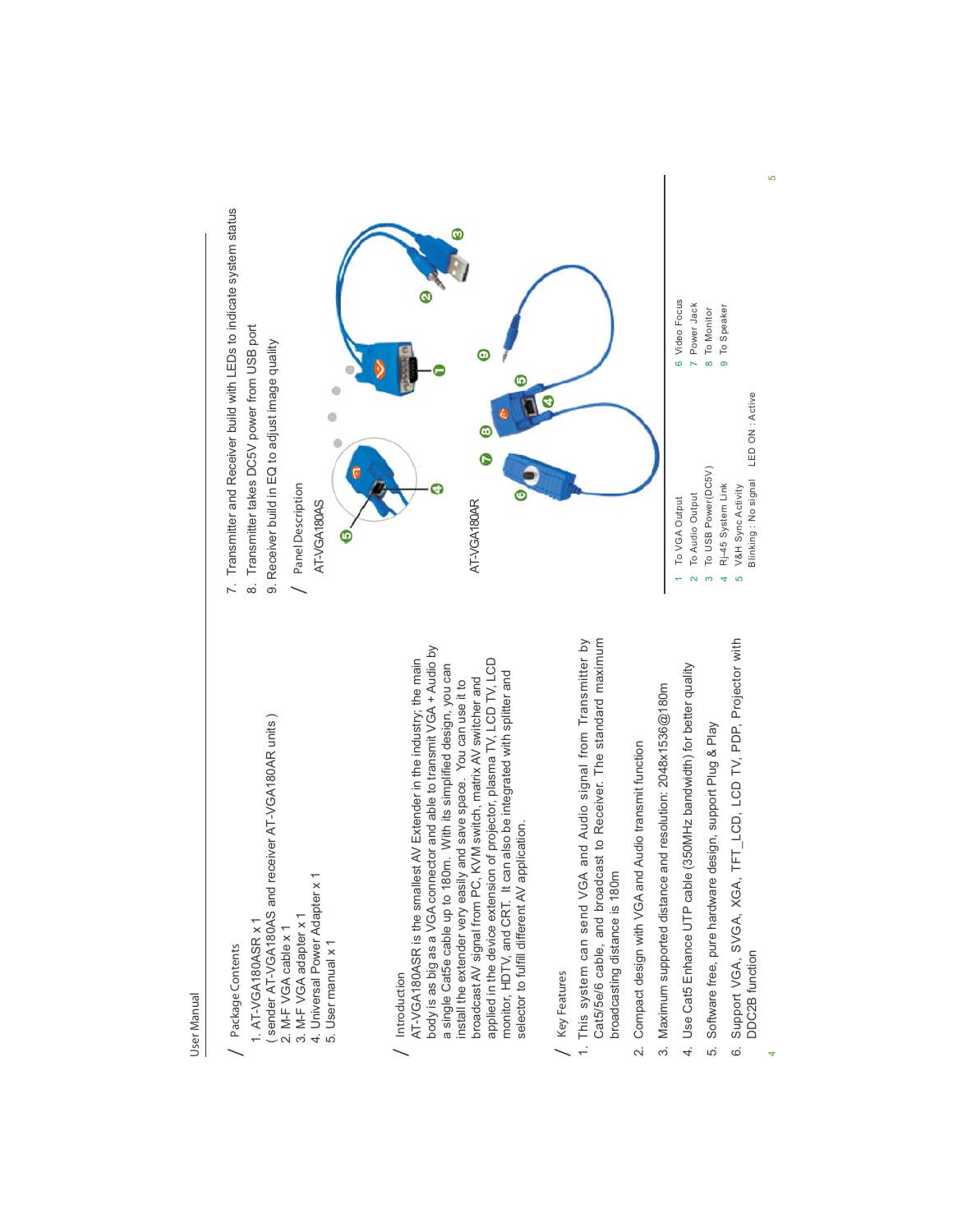

# 1. AT-VGA180AS Single-Port Transmitter Installation: Installation and Operation / Installation and Operation

the DC5V power from computer's USB port and if your computer or the DC5V power from computer's USB port and if your computer or VGA player doesn't have USB port, please prepare optional power VGA player doesn't have USB port, please prepare optional power computer's VGA, Audio and USB port. The Transmitter will take computer's VGA, Audio and USB port. The Transmitter will take Connecting Transmitter: Take AT-VGA180AS and connect uvw to adaptor with a USB power output to supply the power. adaptor with a USB power output to supply the power. **1. AT-VGA180AS Single-Port Transmitter Installation:**  $\widehat{C}$ 



Installation Diagram of System Transmitter AT-VGA180AS Installation Diagram of System Transmitter AT-VGA180AS



Optional Power Adaptor with a USB 5VDC power output Optional Power Adaptor with a USB 5VDC power output

(2) Function Test: Turn on your PC or VGA player, the LED of Transmitter (2) Function Test: Turn on your PC or VGA player, the LED of Transmitter will blink before VGA signal is turned ON and remain ON after VGA will blink before VGA signal is turned ON and remain ON after VGA signal is turned ON. signal is turned ON.

(3) Some PC might have tight space to connect AT-VGA180AS to VGA port,<br>you may take one short male-female VGA connector to connect in (3) Some PC might have tight space to connect AT-VGA180AS to VGA port, you may take one short male-female VGA connector to connect in between AT-VGA180AS and VGA output port. between AT-VGA180AS and VGA output port.



- 2. Receiver AT-VGA180AR installation and UTP Connection **2. Receiver AT-VGA180AR installation and UTP Connection**
- (1) Power Up: Plug power adapter to the Receiver and connect to monitor and speaker. The LED above RJ-45 port should blink to indicate the (1) Power Up: Plug power adapter to the Receiver and connect to monitor and speaker. The LED above RJ-45 port should blink to indicate the unconnected status of AV signal. unconnected status of AV signal.

You can also use a short VGA cable (in the package) to connect in You can also use a short VGA cable (in the package) to connect in between Receiver and monitor and place the receiver in other place. between Receiver and monitor and place the receiver in other place.



 $\mathbf{r}$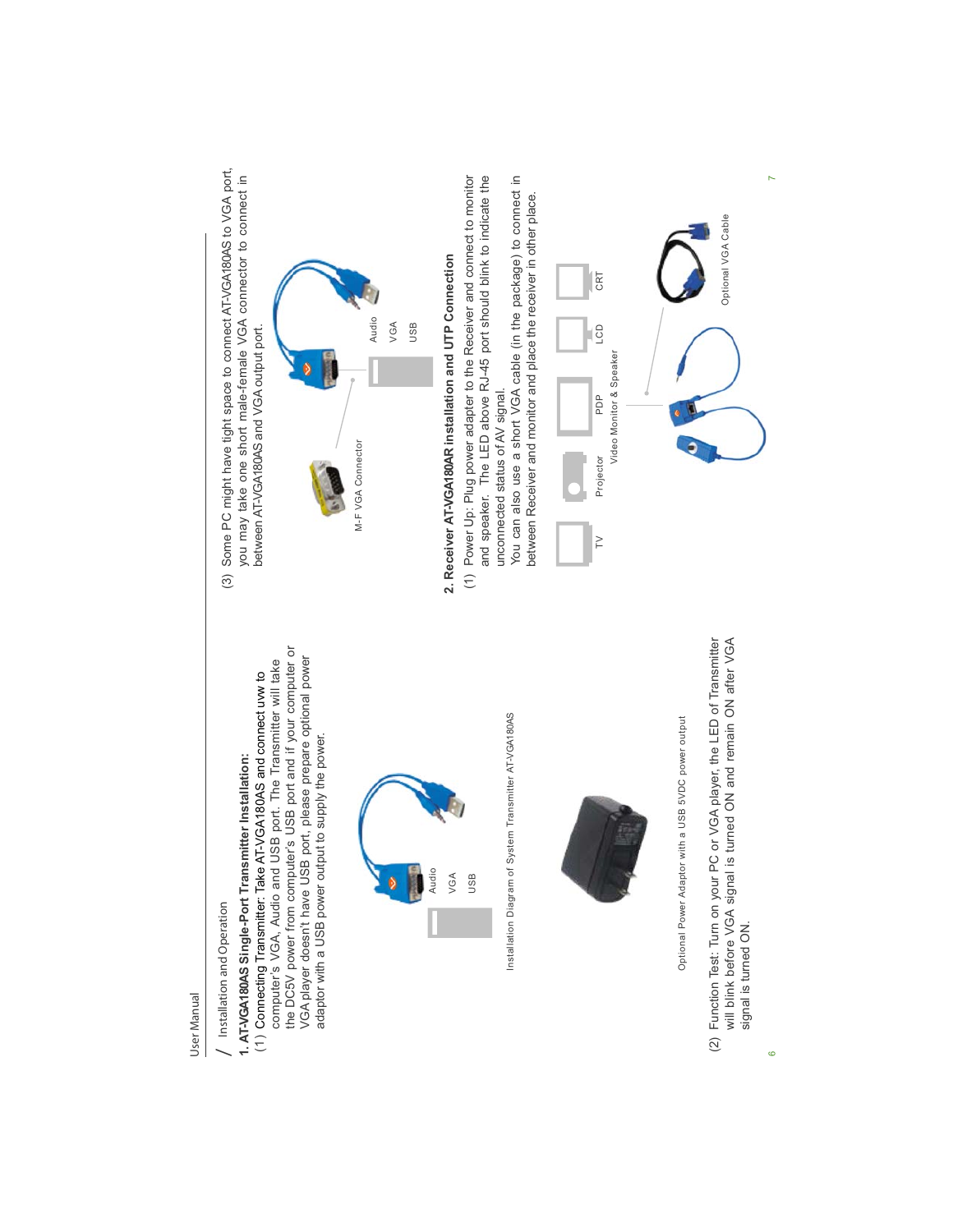Selection of UTP Cable: For best VGA resolution, please use Cat5 of one section (one pair of Transmitter or Receiver) should not exceed (2) Selection of UTP Cable: For best VGA resolution, please use Cat5 Enhanced cable (350MHz bandwidth), the maximum extended length of one section (one pair of Transmitter or Receiver) should not exceed Enhanced cable (350MHz bandwidth), the maximum extended length 180 meters. The connector must be made by 568B/568B type. 180 meters. The connector must be made by 568B/568B type.  $(2)$ 



The EIA/TIA defination of 568B in the pin assignment is<br>(1) orange white, (2) orange, (3) green white, (4) blue,<br>(5) blue white, (6) green, (7) brown white, and (8) brown The EIA/TIA defination of 568B in the pin assignment is (5) blue white, (6) green, (7) brown white, and (8) brown (1) orange white, (2) orange, (3) green white, (4) blue,

connected to Receiver should work now and the LEDs above RJ-45 port should remain ON. You can adjust the FOCUS control of Receiver (3) Connect UTP Cable: Plug two ends of UTP cable to Transmitter and Receiver's RJ45 SYSTEM LINK ports, the monitor and speaker and Receiver's RJ45 SYSTEM LINK ports, the monitor and speaker connected to Receiver should work now and the LEDs above RJ-45 (3) Connect UTP Cable: Plug two ends of UTP cable to Transmitter port should remain ON. You can adjust the FOCUS control of Receiver to have the best VGA display. to have the best VGA display



Installation Diagram of Receiver AT-VGA180AR Installation Diagram of Receiver AT-VGA180AR

 $\infty$ 

- (4) Function Test: After above installation, you will be able to broadcast the (4) Function Test: After above installation, you will be able to broadcast the AV signal to Receiver's connected monitor and speaker. AV signal to Receiver's connected monitor and speaker.
- (5) Problem and Solving: If you find unstable image or audio problems (5) Problem and Solving: If you find unstable image or audio problems after installation, please confirm following list or contact your direct after installation, please confirm following list or contact your direct vendor for further assistance: vendor for further assistance:
- a. Check if PC's VGA resolution and frequency over the limit of monitor a. Check if PC's VGA resolution and frequency over the limit of monitor display, if so, please change the VGA configuration from Windows display, if so, please change the VGA configuration from Windows Control panel. Control panel.
- b. Try to connect Monitor and speaker directly to a PC, and ensure the b. Try to connect Monitor and speaker directly to a PC, and ensure the basic function of these devices. basic function of these devices.
- c. When using LCD or same type monitor, there might have some image offset or blinking, please adjust the position, clock or phase of the offset or blinking, please adjust the position, clock or phase of the LCD monitor, or simply press Auto Adjust / Tune to have a better c. When using LCD or same type monitor, there might have some image LCD monitor, or simply press Auto Adjust / Tune to have a better image solution. image solution.

# 3. Other Integration and Application: **3. Other Integration and Application:**

Please contact your local dealer or distributor for further information. Please contact your local dealer or distributor for further information.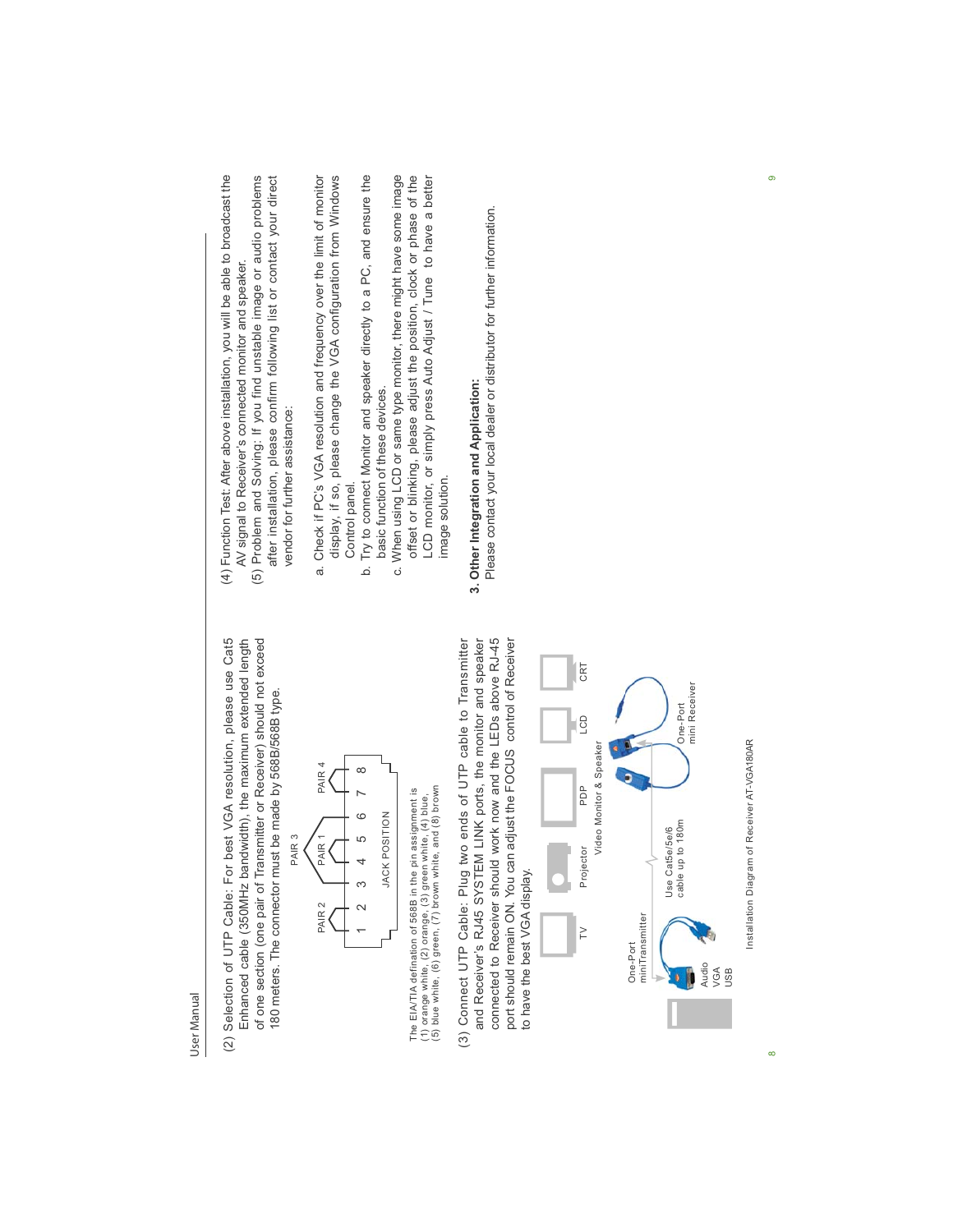#### / Specification / Specification

| AT-VGA180AR | Super Mini AV Receiver    | RJ45 x 1           | VGA x 1, Audio Mono x 1 | Video EQ   |                        |                                                     | AC7.5V, 250mA         | * Operation Temp.: 0~50 * Storage Temp.: -20~60 degree C |
|-------------|---------------------------|--------------------|-------------------------|------------|------------------------|-----------------------------------------------------|-----------------------|----------------------------------------------------------|
| AT-VGA180AS | Super Mini AV Transmitter | VGA x 1, Audio x 1 | RJ45 x 1                |            | Power and Video Status | Maximum VGA Resolution and Distance: 2048x1536@180m | USB DC5V Power, 200mA | * Humidity: 10~90%                                       |
| Model       | Description               | AV Input           | AV Output               | Video CTRL | LED                    | Video Quality                                       | Power Consumption     | Environmental Condition                                  |

# T568B RECOMMENDED FOR ALL SOLUTIONS

T568A and T568B Wiring

|          | Pin T568A Pair T568B Pair Wire |   |          | T568A Color                            | T568B Color         | Pins on plug face (socket is reversed) |
|----------|--------------------------------|---|----------|----------------------------------------|---------------------|----------------------------------------|
|          | m                              | C | €        | white/green stripe                     | white/orange stripe |                                        |
| Ñ        | 0                              | N | ring     | green solid                            | orange solid        | Pin Position                           |
| m        | $\mathbb{N}$                   | ω | ₽        | white/orange stripe white/green stripe |                     |                                        |
| 寸        |                                |   | Ξ        | blue solid                             | blue solid          |                                        |
| LO.      |                                |   | ≞        | white/blue stripe                      | white/blue stripe   | Rj45plug-8p8c.png                      |
| ω        | $\scriptstyle\sim$             | ω | ing<br>E | orange solid                           | green solid         |                                        |
|          |                                |   | ŝ        | white/brown stripe                     | white/brown stripe  |                                        |
| $\infty$ |                                |   | ing      | hrnwn solid                            | hrnwn solid         |                                        |

# SAFETY INFORMATION SAFETY INFORMATION

Safeguards

Safeguards

To reduce the risk of electric shock, do not expose this product to rain or moisture. If the wall plug does not fit into your local power socket, hire an electrician to replace your obsolete socket.

To reduce the risk of electric<br>shock, do not expose this

product to rain or moisture.

- Avoid excessive humidity, sudden<br>temperature changes or Avoid excessive humidity, sudden temperature changes or temperature extremes. temperature extremes.
- Keep this product away from wet locations such as bathtubs,<br>sinks, laundries, wet basements Keep this product away from wet sinks, laundries, wet basements locations such as bathtubs, and swimming pools. and swimming pools.
- Use only accessories<br>recommended by ATLONA to avoid recommended by ATLONA to avoid fire, shock or other hazards. fire, shock or other hazards. Use only accessories

Do not modify the wall plug. Doing so will void the warranty and safety features. This equipment should be installed near the socket outlet and the device should be easily accesible in case it requires disconnection.

obsolete socket.

Do not modify the wall plug.<br>Doing so will void the warranty

and safety features.

If the wall plug does not fit into<br>your local power socket, hire an<br>electrician to replace your

nux or concerned, million comes<br>enter the unit and cause damage,<br>fire or electrical shock. Some<br>substances may also mar the enter the unit and cause damage, cleaning. Use a damp cloth for<br>cleaning. Do not use deaning cleaning. Use a damp cloth for fluid or aerosols, which could cleaning. Do not use cleaning substances may also mar the fluid or aerosols, which could fire or electrical shock. Some Unplug the product before Unplug the product before finish of the product. finish of the product.

Precautions

Precautions

This equipment should be<br>installed near the socket outlet<br>and the device should be easily<br>disconnection.

FCC Regulations state that any unauthorized changes or modifications to this equipment not expressly approved by the manufacturer could void the user's authority to operate this

FCC Regulations state that any<br>unauthorized changes or<br>modifications to this equipment

electrical shock or other<br>hazards. It may also cause<br>damage to your AT-VGA180ASR. damage to your AT-VGA180ASR. panels or make any adjustments<br>not described in this manual.<br>Attempting to do so could panels or make any adjustments Opening the product will void not described in this manual. Opening the product will void Never open or remove unit Never open or remove unit hazards. It may also cause expose you to dangerous Attempting to do so could expose you to dangerous electrical shock or other

equipment.

equipment.

not expressly approved by the<br>manufacturer could void the<br>user's authority to operate this

Operate this product using only the included external power supply. Use of other power supplies could impair performance, damage the product or cause fires. In the event of an electrostatic discharge, this device may automatically turn off. If this occurs, unplug the device, and

Operate this product using only<br>the included external power<br>supply. Use of other power<br>supplies could impair

Do not attempt to service the unit. Instead disconnect it and contact your Authorised ATLONA reseller or contact ATLONA Do not attempt to service the<br>unit. Instead discomeert and<br>contact your Authorised ATLONA<br>directly.

the warranty.

the warranty.

plug it back in.

plug it back in.

occurs, unplug the device, and

In the event of an electrostatic

performance, damage the<br>product or cause fires.

discharge, this device may<br>automatically turn off. If this

Protect and route power cords so they will not be stepped on or pinched by anything placed on or against them. Be especially careful of plug-ins, or cord exit points from this product.

Protect and route power cords<br>so they will not be stepped on<br>or pinched by anything placed on<br>cargain di plug-in. Be especially<br>cargain di plug-in. Be especially<br>points from this product.

10 11  $\frac{1}{2}$